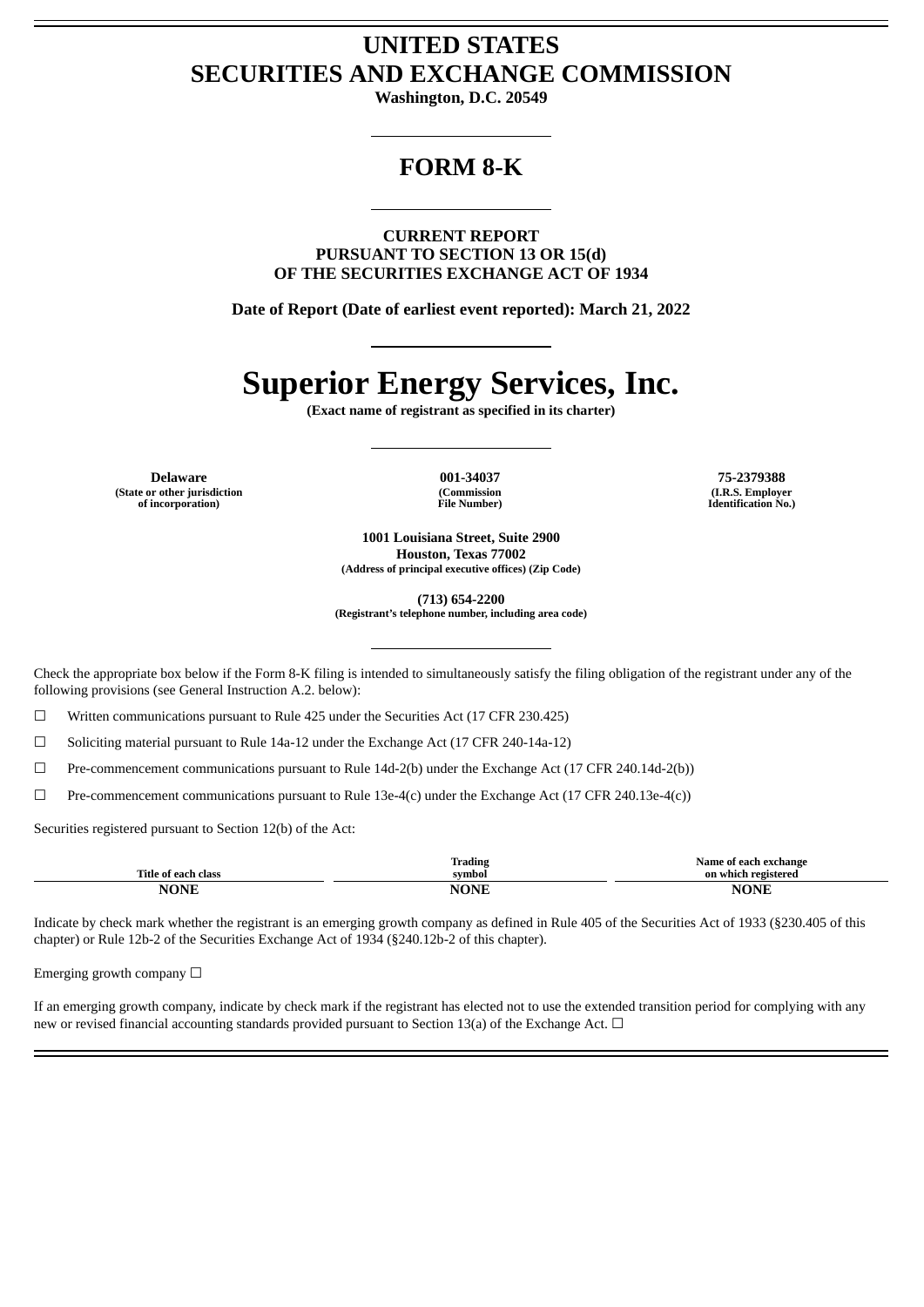## **Item 2.02. Results of Operations and Financial Condition.**

On March 21, 2022, Superior Energy Services, Inc., a Delaware corporation, announced, among other things, its financial results for the fiscal quarter and full year ended December 31, 2021 and a conference call with its shareholders. A copy of the press release is attached to this Current Report on Form 8-K as Exhibit 99.1 and is incorporated by reference. The information contained in this Item 2.02 (including the exhibit hereto) shall not be deemed "filed" for purposes of Section 18 of the Securities Exchange Act of 1934, as amended (the "Exchange Act"), or incorporated by reference in any filing under the Securities Act of 1933, as amended (the "Securities Act"), or the Exchange Act, except as shall be expressly set forth by specific reference in such a filing.

#### **Item 7.01. Regulation FD Disclosure.**

The information from Item 2.02 of this Current Report on Form 8-K is hereby incorporated into this Item 7.01 by reference.

The information contained in this Item 7.01 (including the exhibit hereto) shall not be deemed "filed" for purposes of Section 18 of the Exchange Act or incorporated by reference in any filing under the Securities Act or the Exchange Act, except as shall be expressly set forth by specific reference in such a filing.

#### **Item 9.01. Financial Statements and Exhibits.**

(d) Exhibits

Exhibit **Exhibit Description** 99.1 Press [release](#page-3-0) dated March 21, 2022 104 Cover Page Interactive Data File (embedded within the Inline XBRL document)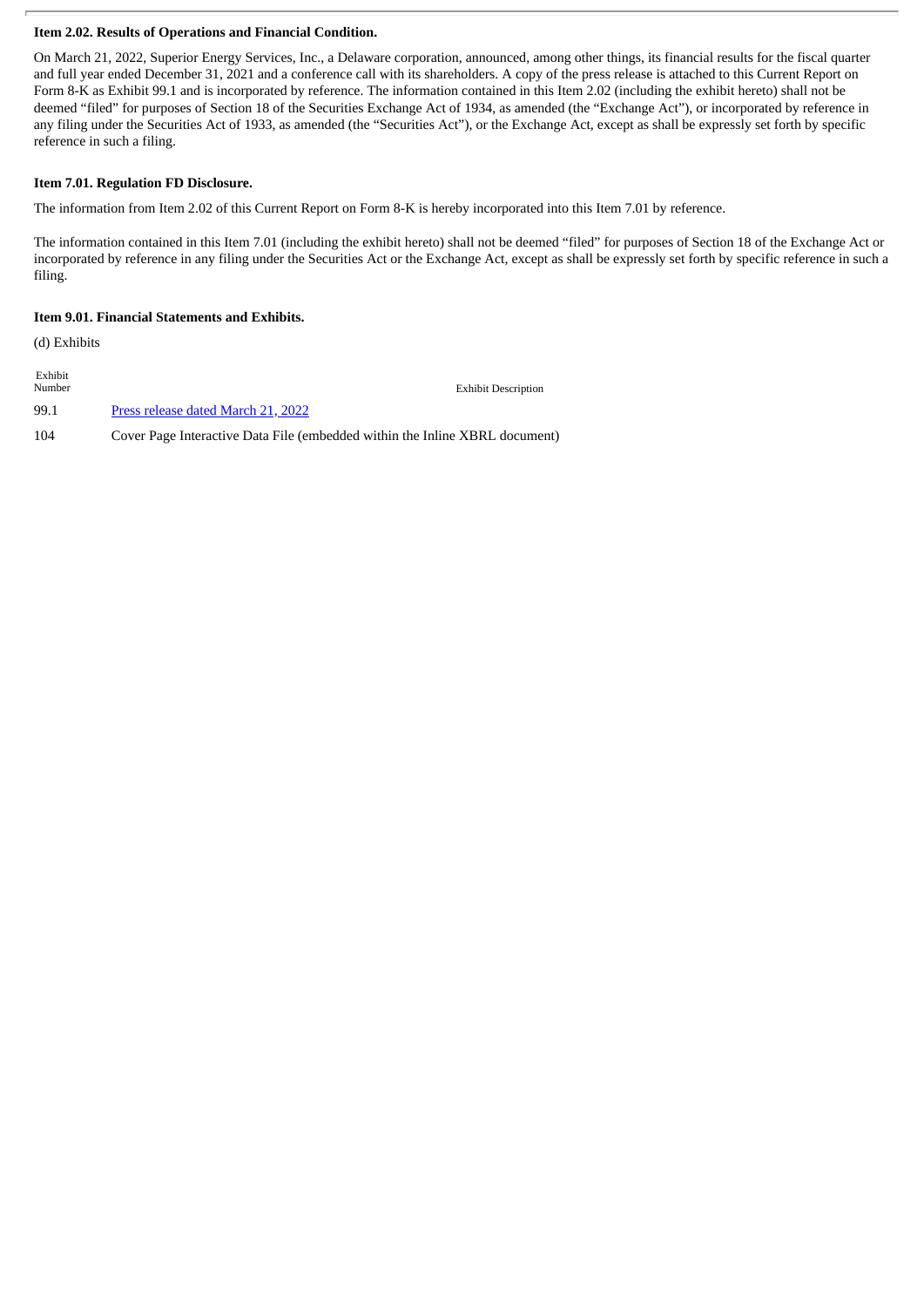**SIGNATURES**

Pursuant to the requirements of the Securities Exchange Act of 1934, the Registrant has duly caused this report to be signed on its behalf by the undersigned hereunto duly authorized.

# **Superior Energy Services, Inc.**

Date: March 22, 2022 By: /s/ James W. Spexarth

James W. Spexarth Executive Vice President, Chief Financial Officer and Treasurer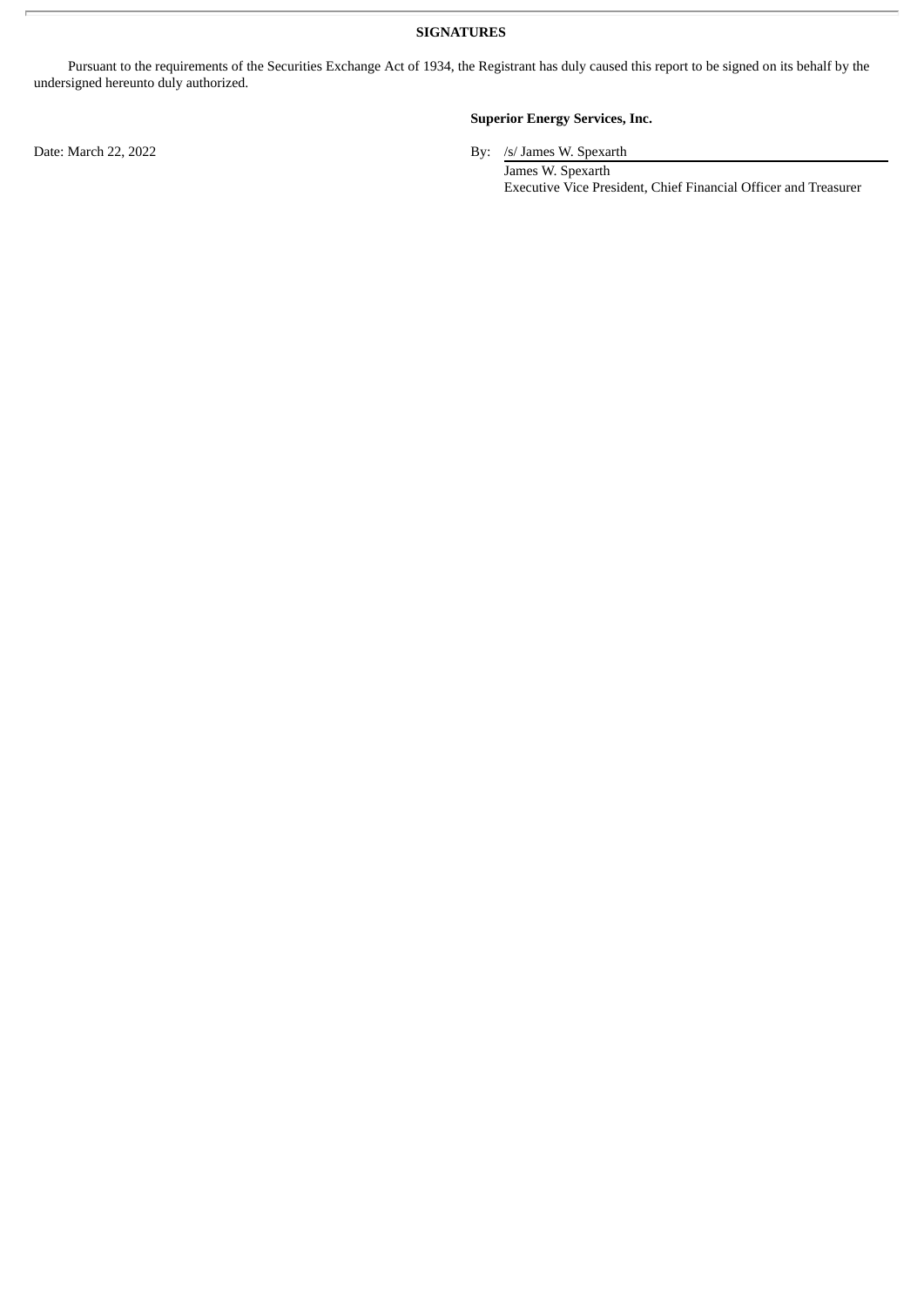FOR FURTHER INFORMATION CONTACT: Wendell York, VP – IR, Corporate Development & Treasury 1001 Louisiana St., Suite 2900 Houston, TX 77002 Investor Relations, ir@superiorenergy.com, (713) 654-2200

<span id="page-3-0"></span>

#### **SUPERIOR ENERGY SERVICES ANNOUNCES FOURTH QUARTER AND FULL YEAR 2021 RESULTS AND CONFERENCE CALL**

**Houston, March 21, 2022** – Superior Energy Services, Inc. (the "Company") filed its Form 10-K for the period ending December 31, 2021 on March 21, 2022. In accordance with the Company's Shareholders Agreement, it will host a conference call with shareholders on Friday, March 25, 2022.

Brian Moore, Chief Executive Officer, commented, "In March 2021, we initiated a significant transformation effort which has positioned the Company to now build on a simplified business model which is delivering improved margins and returns through operational efficiencies and G&A cost controls, accompanied by increased pricing and utilization associated with higher activity levels. Our results for the fourth quarter reflect our focus on a more disciplined approach, both operationally and financially. Our well established, high quality products and services delivered from key locations positioned in our target markets continue to be attractive to our customers. We remain committed not only to the performance our people and equipment are known for delivering, but also to adding value for stakeholders."

Mike McGovern, Executive Chairman of the Board, added "Superior is well positioned to take advantage of the commodity price increases you're seeing in the market today. The Company emerged from bankruptcy without any debt, significant cash, and is generating free cash flow putting it in position to be a value-adding participant in the oilfield service sector. Our growing cash balance and industry leading brands provide the Company optionality to participate in further sector consolidation."

Moore further commented, "Demand is high and increasing for our less labor-intensive rental businesses, especially premium drill pipe and bottom hole drill assembly accessories, where we benefit from significant capacity accumulated through consistent investments over time. The availability of tools to the market is expected to be tested and we will continue to invest the majority of our 2022 capital spending into these businesses. Following our disciplined approach, our businesses will remain primarily focused on markets and geographies with a proven track record of success through the cycles."

#### **Fourth Quarter 2021 Results**

The Company reported a loss from operations of \$41.3 million for the fourth quarter of 2021 on revenue of \$198.4 million. This compares to a loss from operations of \$44.0 million for the third quarter of 2021 on revenues of \$178.6 million. In the fourth quarter of 2020, the Company reported a loss from operations of \$36.5 million on revenues of \$145.5 million.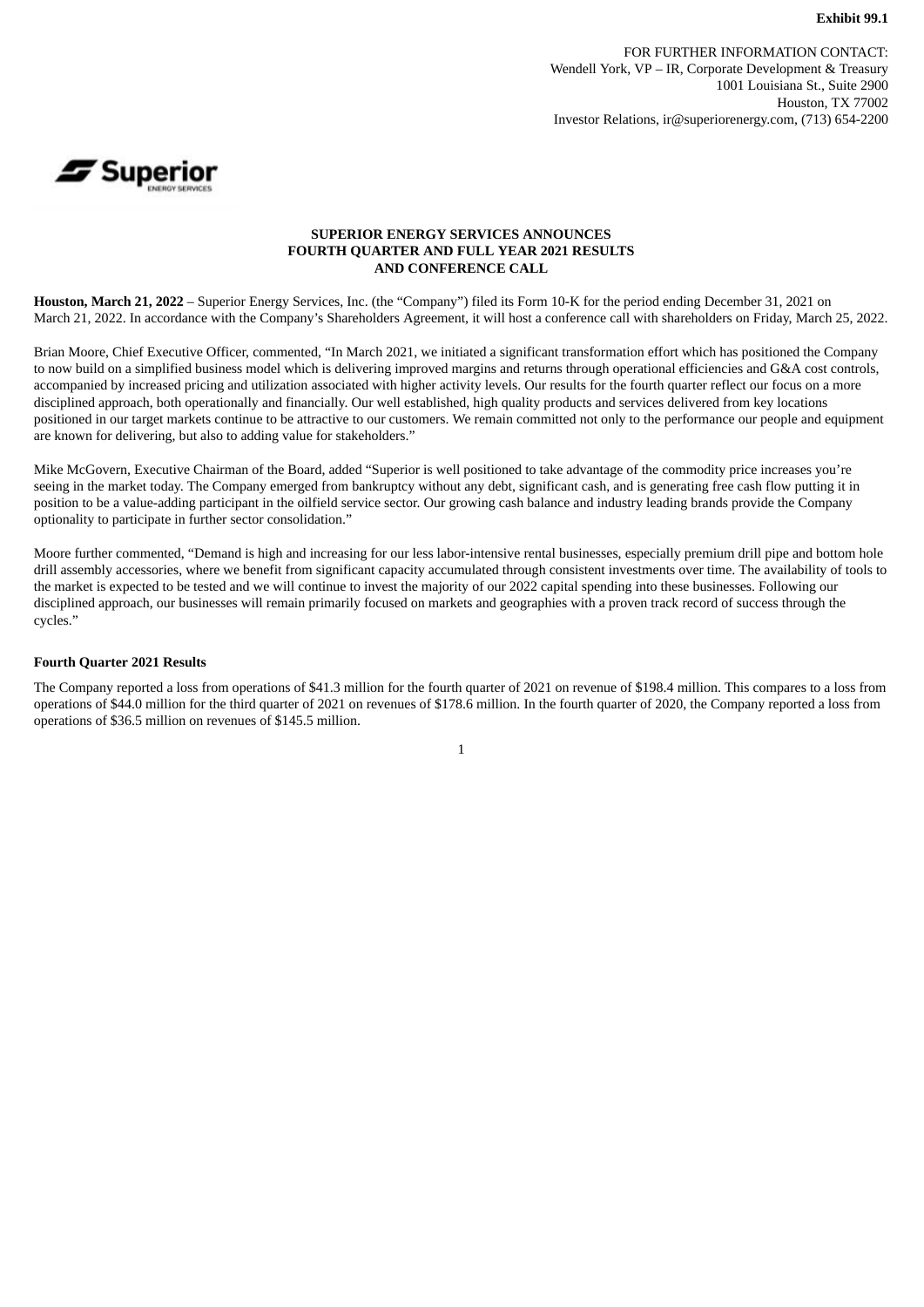The Company's Adjusted EBITDA (a non-GAAP measure) was \$40.1 million for the quarter, an increase compared to \$31.4 million in third quarter 2021. Refer to page 10 for a Reconciliation of Adjusted EBITDA to GAAP results.

The valuation process under fresh start accounting caused certain fully depreciated assets to be assigned an estimated fair value of \$197.5 million and remaining useful life of less than 36 months. Depreciation expense for the full year was \$214.0 million. Depreciation expense for the years ended December 31, 2022 and 2023 is expected to be approximately \$86.8 million and \$57.8 million, respectively.

#### **Full Year 2021 Results**

For the year ended December 31, 2021, the Company's loss from operations was \$155.1 million, on revenue of \$694.7 million as compared with loss from operations of \$133.3 million on revenue of \$667.2 million for the year ended December 31, 2020. The Company's Adjusted EBITDA (a non-GAAP measure) for the full year was \$126.2 million. Refer to page 10 for a Reconciliation of Adjusted EBITDA to GAAP results.

#### **Fourth Quarter 2021 Geographic Breakdown**

U.S. land revenue was \$34.5 million in the fourth quarter of 2021, an increase of 7% compared to revenue of \$32.3 million in the third quarter of 2021. U.S. offshore revenue was \$52.0 million in the fourth quarter of 2021, generally flat compared to revenue of \$51.8 million in the third quarter of 2021. International revenue was \$111.9 million in the fourth quarter of 2021, an increase of 18% compared to revenue of \$94.6 million in the third quarter of 2021.

#### **Segment Reporting**

The Rentals segment revenue in the fourth quarter of 2021 was \$82.8 million, a 9% increase from third quarter 2021 revenue of \$76.2 million. The Well Services segment revenue in the fourth quarter of 2021 was \$115.6 million, a 13% increase from the third quarter 2021 revenue of \$102.4 million.

#### **Discontinued Operations**

The Company reported a net loss from discontinued operations for the fourth quarter of 2021 of \$6.1 million on revenue of \$5.3 million. This compares to a net loss from discontinued operations for the third quarter of 2021 of \$5.2 million on revenue of \$17.0 million.

At the end of the fourth quarter 2021, assets held for sale totaled \$37.5 million, which includes approximately \$23.5 million of assets relating to various real estate holdings across US basins that we expect to monetize in 2022.

Total cash proceeds received from the sale of non-core assets through December 31, 2021 are \$98.3 million. Additionally, at December 31, 2021 the Company owned 4.1 million shares of Select Energy Services Class A common stock (NYSE: WTTR).

#### **Liquidity**

As of February 28, 2022, the Company had cash, cash equivalents, and restricted cash of approximately \$427.8 million and the availability remaining under our ABL Credit Facility was approximately \$79.8 million, assuming continued compliance with the covenants under our ABL Credit Facility.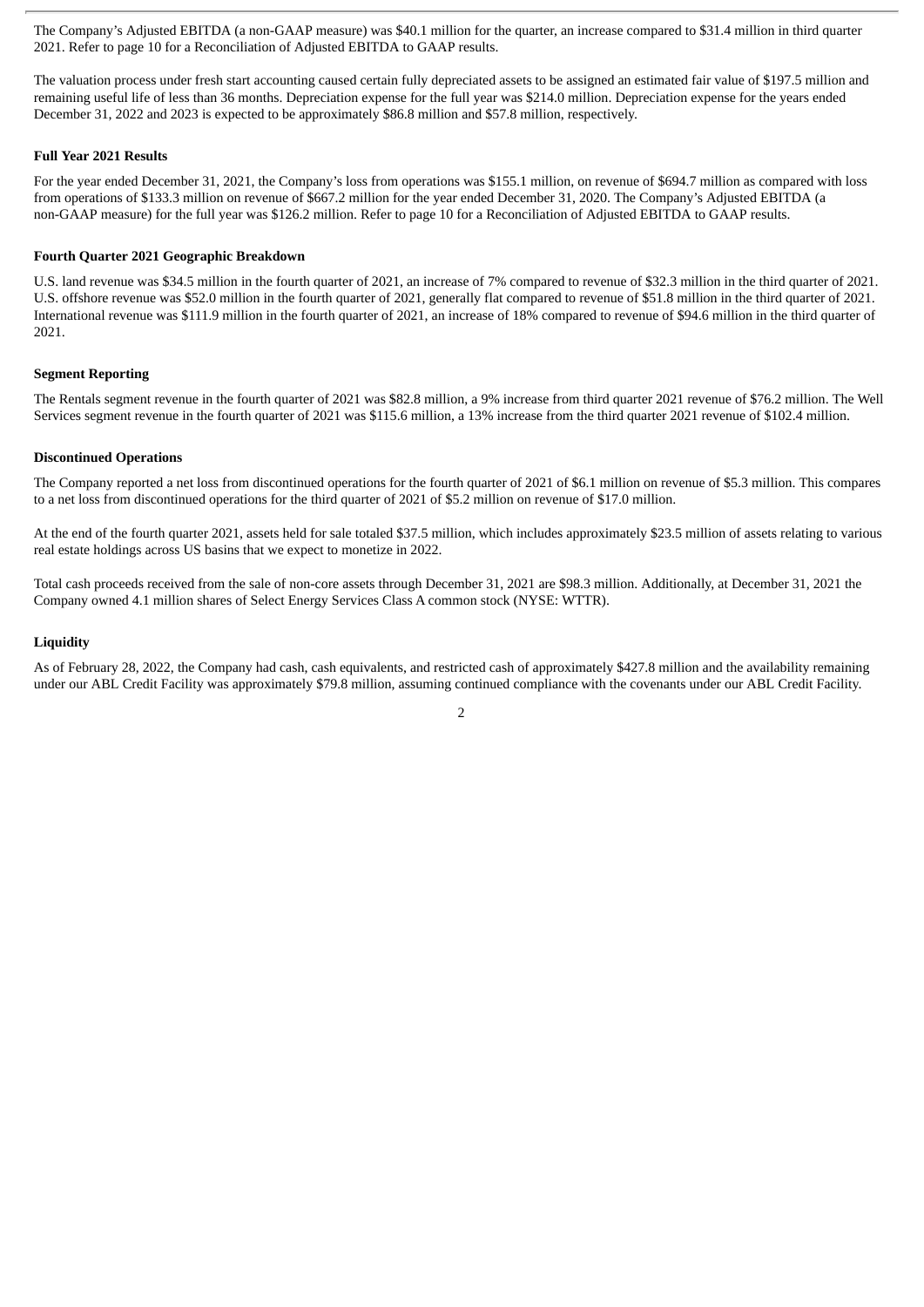As of February 28, 2022, the Company owned 3.1 million shares of Select Energy Services Class A common stock (NYSE: WTTR).

#### **Conference Call Information**

The Company will host a conference call on Friday, March 25, 2022 at 10:00 a.m. Eastern Time. To listen to the call via a live webcast, please visit Superior's website at ir.superiorenergy.com and use access code 2473345. You may also listen to the call by dialing in at 1-877-800-3682 in the United States and Canada or 1-615-622-8047 for International calls and using access code 2473345. The call will be available for replay until April 18, 2022 on Superior's website at ir.superiorenergy.com. If you are a shareholder and would like to submit a question, please email your question beforehand to Wendell York at ir@superiorenergy.com.

#### **About Superior Energy Services**

Superior Energy Services serves the drilling, completion and production-related needs of oil and gas companies worldwide through a diversified portfolio of specialized oilfield services and equipment that are used throughout the economic life cycle of oil and gas wells. For more information, visit: www.superiorenergy.com.

#### **Non-GAAP Financial Measure**

To supplement Superior's consolidated financial statements, which are prepared and presented in accordance with generally accepted accounting principles in the United States ("GAAP"), the Company also uses Adjusted EBITDA. Management uses Adjusted EBITDA internally for financial and operational decision-making and as a means to evaluate period-to-period comparisons. The Company also believes that this non-GAAP measure provides investors useful information about operating results, enhances the overall understanding of past financial performance and future prospects, and allows for greater transparency with respect to key metrics used by management in its financial and operational decision making. Non-GAAP financial measures are not recognized measures for financial statement presentation under U.S. GAAP and do not have standardized meanings and may not be comparable to similar measures presented by other public companies. Adjusted EBITDA should be considered as a supplement to, and not as a substitute for, or superior to, the corresponding measure calculated in accordance with GAAP. We define Adjusted EBITDA as net income (loss) before net interest expense, income tax expense (benefit) and depreciation, amortization and depletion, adjusted for reduction in value of assets and other charges, which management does not consider representative of our ongoing operations. For a reconciliation of Adjusted EBITDA to net income, the most directly comparable GAAP financial measure, please see the tables under "—*Superior Energy Services, Inc. and Subsidiaries Reconciliation of Adjusted EBITDA*" included on pages 10 through 12 of this press release.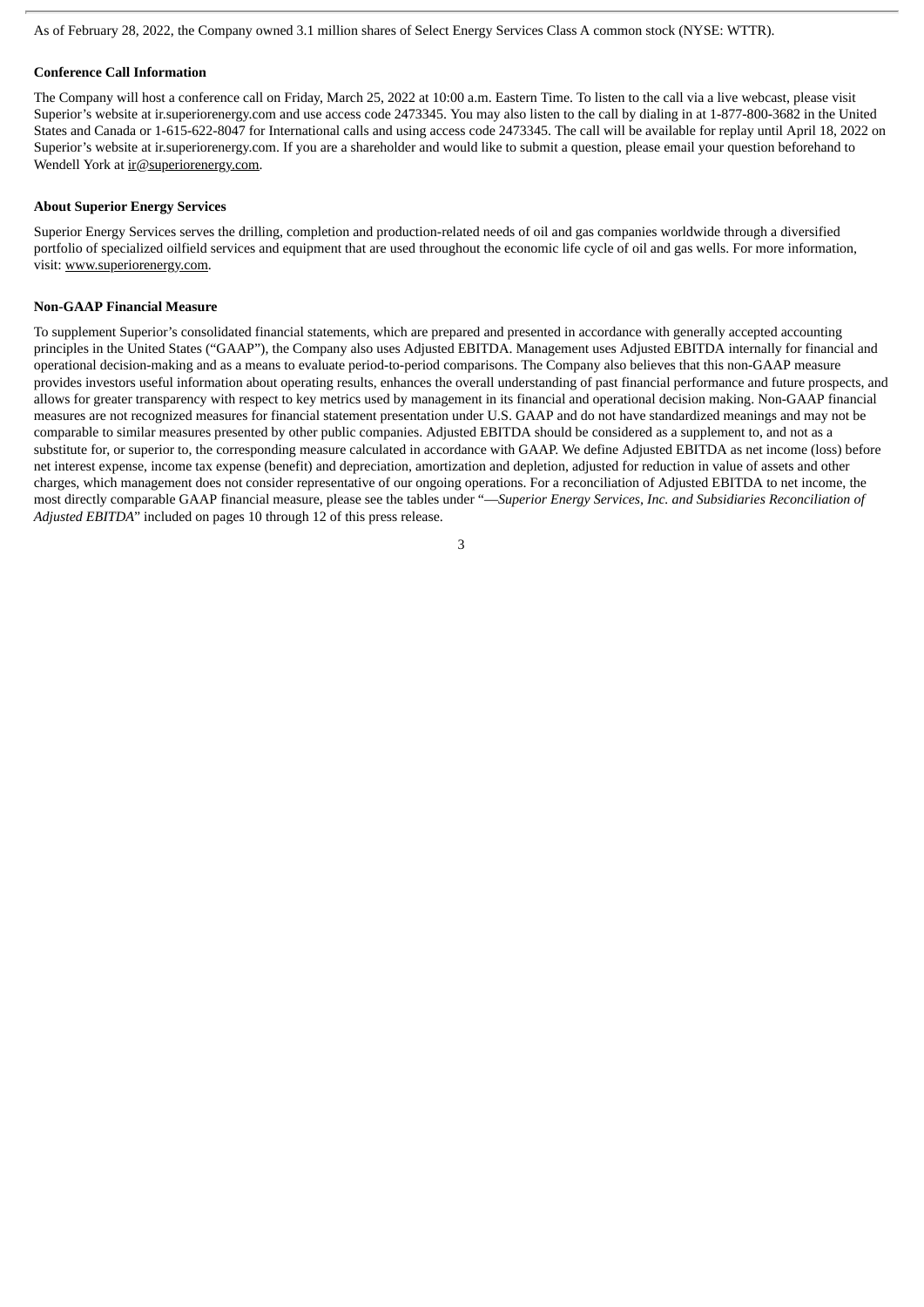#### **Forward-Looking Statements**

This press release contains, and future oral or written statements or press releases by the Company and its management may contain, certain forwardlooking statements within the safe harbor provisions of the Private Securities Litigation Reform Act of 1995. Generally, the words "expects," "anticipates," "targets," "goals," "projects," "intends," "plans," "believes," "seeks" and "estimates," variations of such words and similar expressions identify forward-looking statements, although not all forward-looking statements contain these identifying words. All statements other than statements of historical fact regarding the Company's financial position, financial performance, depreciation expense, liquidity, strategic alternatives (including dispositions and the timing thereof), market outlook, future capital needs, capital allocation plans, business strategies and other plans and objectives of our management for future operations and activities are forward-looking statements. These statements are based on certain assumptions and analyses made by the Company's management in light of its experience and prevailing circumstances on the date such statements are made. Such forwardlooking statements, and the assumptions on which they are based, are inherently speculative and are subject to a number of risks and uncertainties, including but not limited to conditions in the oil and gas industry and the availability of third party buyers, that could cause the Company's actual results to differ materially from such statements. These forward-looking statements rely on a number of assumptions concerning future events and are subject to a number of uncertainties and factors, many of which are outside the control of the Company, which could cause actual results to differ materially from such statements.

While the Company believes that the assumptions concerning future events are reasonable, it cautions that there are inherent difficulties in predicting certain important factors that could impact the future performance or results of its business.

These forward-looking statements are also affected by the risk factors, forward-looking statements and challenges and uncertainties described in the Company's Form 10-K for the year ended December 31, 2021 and those set forth from time to time in the Company's other periodic filings with the Securities and Exchange Commission, which are available at www.superiorenergy.com. Except as required by law, the Company expressly disclaims any intention or obligation to revise or update any forward-looking statements whether as a result of new information, future events or otherwise.

> ### 4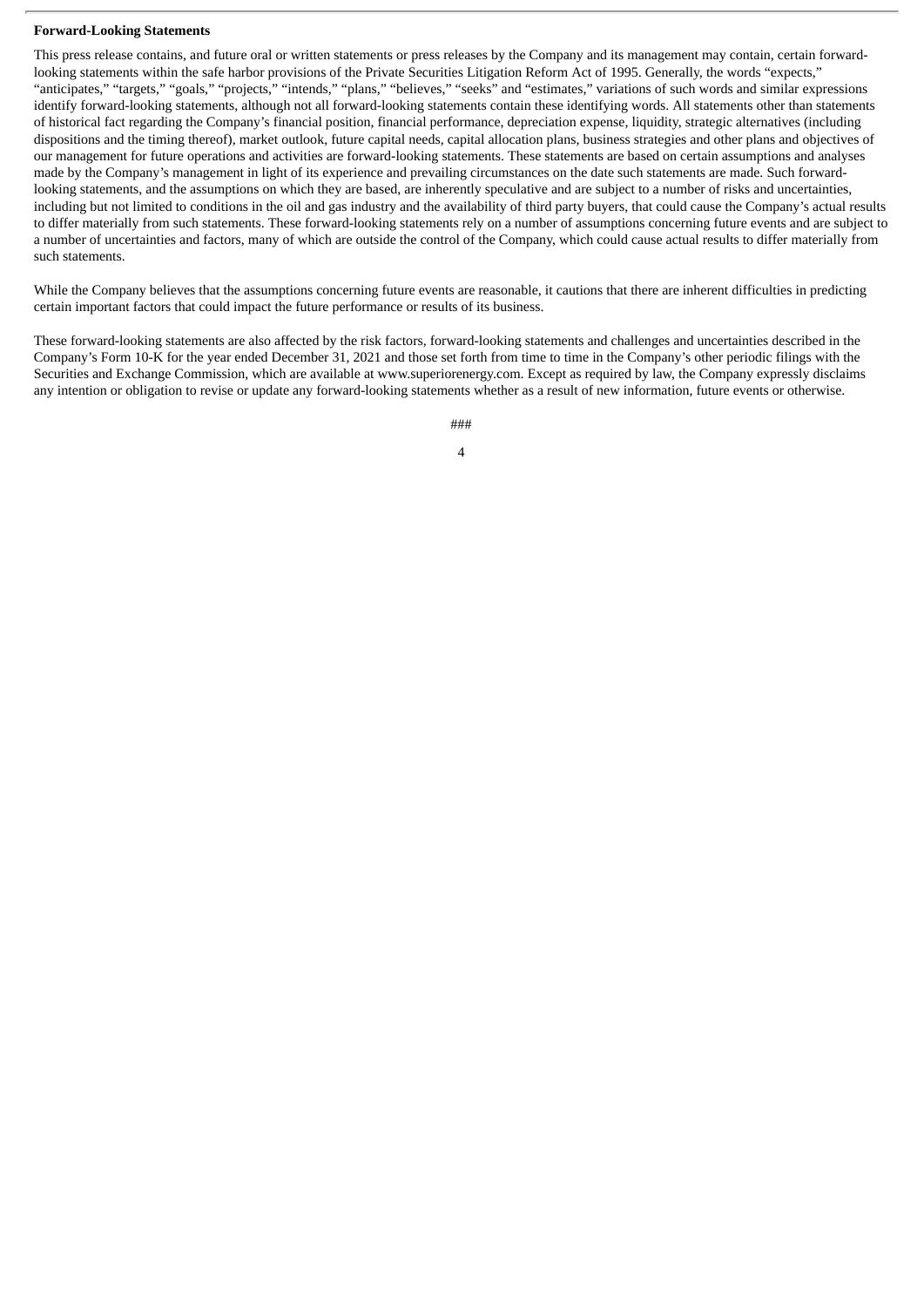#### **SUPERIOR ENERGY SERVICES, INC. AND SUBSIDIARIES CONSOLIDATED STATEMENTS OF OPERATIONS**

(in thousands, except earnings per share amounts)

(unaudited)

|                               |             | <b>Twelve Months Ended</b> |                            |                         |  |
|-------------------------------|-------------|----------------------------|----------------------------|-------------------------|--|
| December 31,<br>September 30, |             |                            |                            |                         |  |
|                               |             |                            |                            | 2020                    |  |
| \$198,436                     | \$145,453   | 178,583<br>\$              | \$694,682                  | \$667,249               |  |
| 124,844                       | 90,118      | 126,071                    | 452,025                    | 408,131                 |  |
| 61,603                        | 26,879      | 59,208                     | 228,217                    | 115,771                 |  |
| 33,158                        | 56,052      | 33,671                     | 128,627                    | 205,773                 |  |
| 2,419                         | 4,787       | 4,712                      | 24,222                     | 47,055                  |  |
| 17,714                        |             | (1,098)                    | 16,726                     |                         |  |
|                               | 4,165       |                            |                            | 23,775                  |  |
| (41, 302)                     | (36, 548)   | (43,981)                   | (155, 135)                 | (133, 256)              |  |
|                               |             |                            |                            |                         |  |
| 937                           | (17, 727)   | 647                        | 2,533                      | (92, 426)               |  |
|                               |             |                            | 335,560                    | (19,520)                |  |
| (629)                         | (23,940)    | (6,224)                    | (9,233)                    | (9,229)                 |  |
| (40, 994)                     | (78, 215)   | (49, 558)                  | 173,725                    | (254, 431)              |  |
| 17,748                        | 14,543      | 9,518                      | (26,705)                   | 26,888                  |  |
| (23, 246)                     | (63, 672)   | (40,040)                   | 147,020                    | (227, 543)              |  |
| (6, 102)                      | (30, 686)   | (5, 161)                   | (40, 421)                  | (168, 687)              |  |
| \$(29,348)                    | \$ (94,358) | (45,201)<br>\$.            | \$106,599                  | $$$ (396,230)           |  |
|                               | 2021        | 2020                       | Three Months Ended<br>2021 | December 31,<br>2021(1) |  |

(1) Combines results from Predecessor periods prior to our emergence from bankruptcy on February 2, 2021 and Successor periods subsequent to emergence which is a non-GAAP financial measure. For further information regarding the breakdown of results, see our Annual Report on Form 10-K for the twelve months ended December 31, 2021.

No earnings per share information is presented due to the change in reporting entity as a result of our emergence from bankruptcy in the first quarter of 2021.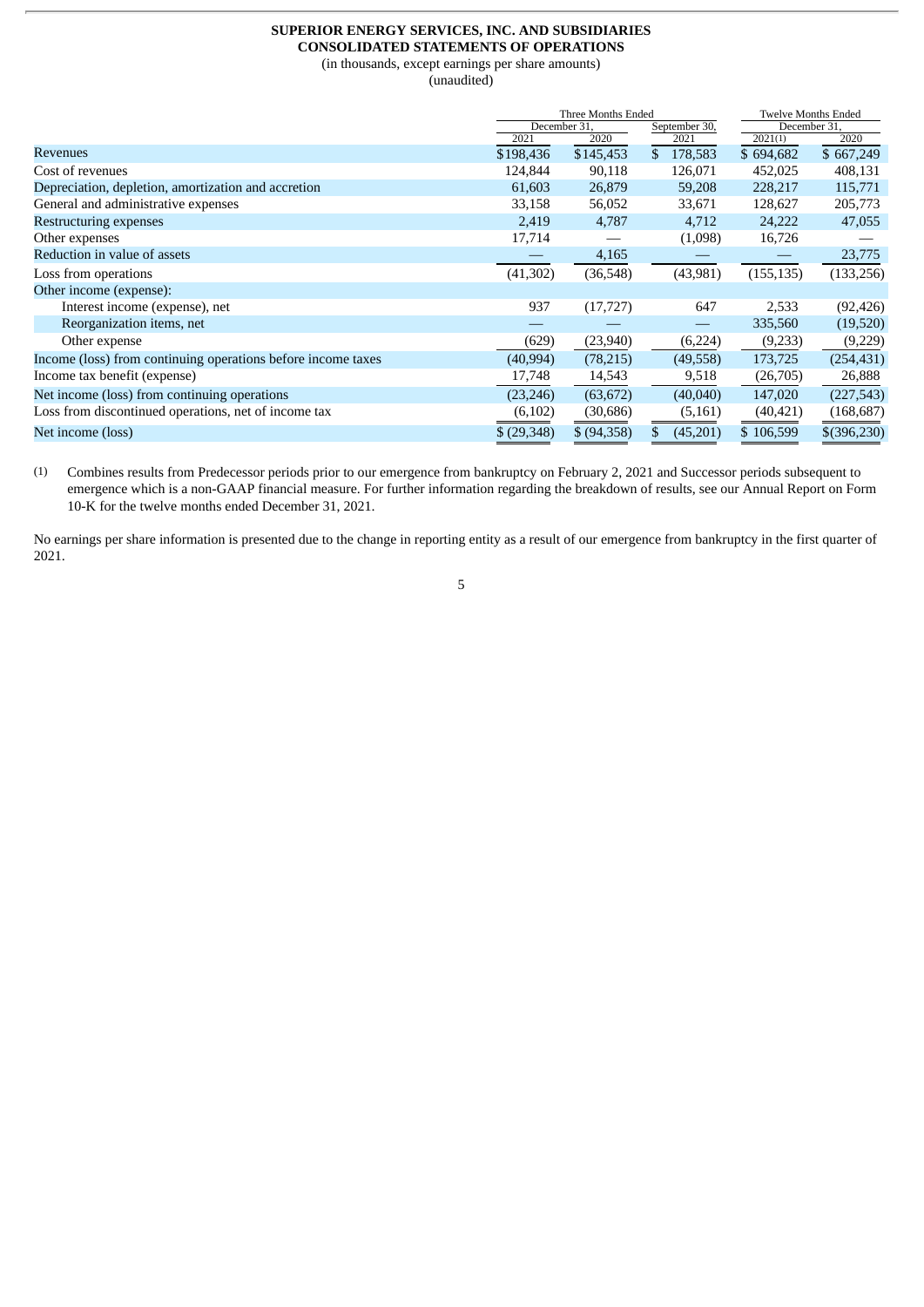#### **SUPERIOR ENERGY SERVICES, INC. AND SUBSIDIARIES CONSOLIDATED BALANCE SHEETS** (in thousands) (unaudited)

**12/31/2021 12/31/2020 ASSETS** Current assets: Cash and cash equivalents **\$ 314,974** \$ 188,006 Accounts receivable, net 182,432 158,516 Income taxes receivable 6,891 Prepaid expenses 15,861 31,793<br>
Inventory 60,603 77,027 Inventory 60,603 77,027 Other current assets 6,701 9,171 9,171 9,171 9,171 9,171 9,171 9,171 9,171 9,171 9,171 9,171 9,171 9,171 9,171 9,171 9,171 9,171 9,171 9,171 9,171 9,171 9,171 1 mestment in equity securities  $\sim$ Investment in equity securities Assets held for sale 37,528 242,104 Total current assets **648,933** 715,508 and the control of the control of the control of the control of the control of the control of the control of the control of the control of the control of the control of the control of Property, plant and equipment, net 356,274 Operating lease right-of-use assets 25,154 33,317  $\hspace{.2cm}$  Goodwill  $\hspace{.2cm}$  138,677  $\hspace{.2cm}$  138,677  $\hspace{.2cm}$  138,677  $\hspace{.2cm}$  138,677  $\hspace{.2cm}$  138,677  $\hspace{.2cm}$  138,677  $\hspace{.2cm}$  138,677  $\hspace{.2cm}$  138,677  $\hspace{.2cm}$  138,677  $\hspace{.2cm}$  138,677  $\hspace{.2cm}$  Notes receivable 60,588 72,129 Restricted cash 79,561 80,178<br>
Intangible and other long-term assets, net 28,998 53,163 Intangible and other long-term assets, net 28,998 53,163 Total assets \$1,199,508 \$1,501,079 **LIABILITIES AND STOCKHOLDERS' EQUITY (DEFICIT)** Current liabilities: Accounts payable **1996 1997 1997 1998 1998 1998 1998 1998 1999 1999 1999 1999 1999 1999 1999 1999 1999 1999 1999 1999 1999 1999 1999 1999 1999 1999 1999 1999 1999 1** Accrued expenses 116,882 114,777 Liabilities held for sale 5,607 46,376 Total current liabilities 165,569 211,483 Decommissioning liabilities 190,380 134,436 Operating lease liabilities 19,193 29,464 Deferred income taxes 12,441 5,288 Other long-term liabilities 70,192 123,261 Total non-current liabilities 292,449 Liabilities Subject to Compromise — 1,335,794 Total Liabilities 457,775 1,839,726 Total stockholders' equity (deficit) 741,733 (338,647) Total liabilities and stockholders' equity the state of the stockholders' equity the state of the state of the state of the state of the state of the state of the state of the state of the state of the state of the state o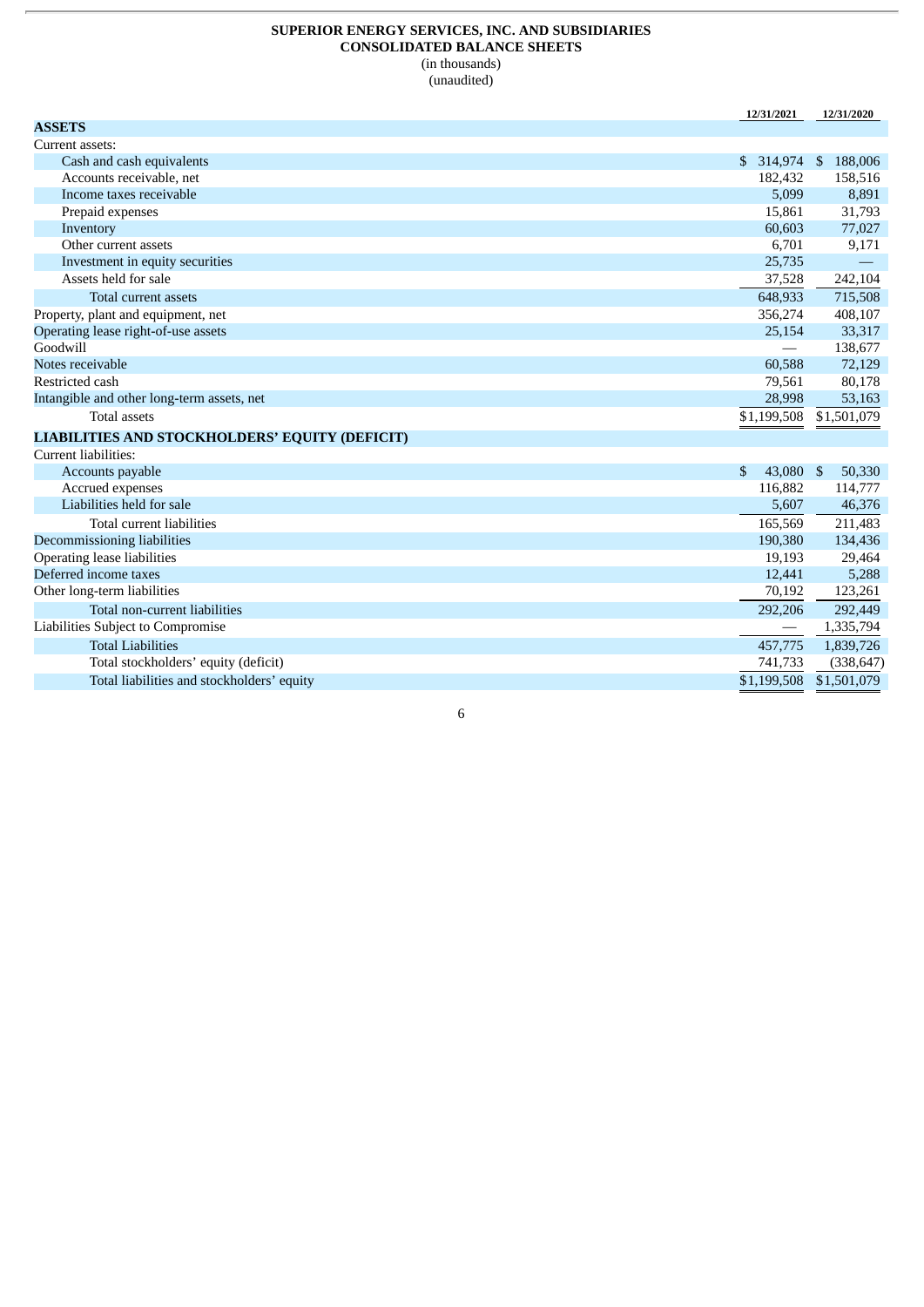#### **SUPERIOR ENERGY SERVICES, INC. AND SUBSIDIARIES CONDENSED CONSOLIDATED STATEMENTS OF CASH FLOWS** (in thousands)

(unaudited)

|                                                                                         | <b>Twelve months ended</b> |             |
|-----------------------------------------------------------------------------------------|----------------------------|-------------|
|                                                                                         | December 31,<br>2021(1)    | 2020        |
| Cash flows from operating activities                                                    |                            |             |
|                                                                                         |                            |             |
| Net income (loss)                                                                       | \$106,599                  | \$(396,230) |
| Adjustments to reconcile net income (loss) to net cash provided by operating activities |                            |             |
| Depreciation, depletion, amortization and accretion                                     | 261,860                    | 146,793     |
| Reduction in value of assets                                                            |                            | 141,110     |
| Reorganization items, net                                                               | (354, 279)                 | 18,087      |
| Other non-cash items                                                                    | 48,645                     | 29,057      |
| Changes in operating assets and liabilities                                             | 1,442                      | 63,400      |
| Net cash from operating activities                                                      | 64,267                     | 2,217       |
| Cash flows from investing activities                                                    |                            |             |
| Payments for capital expenditures                                                       | (37, 187)                  | (47, 653)   |
| Proceeds from sales of assets                                                           | 98,280                     | 50,039      |
| Proceeds from sales of equity securities                                                | 4,099                      |             |
| Net cash from investing activities                                                      | 65,192                     | 2,386       |
| Cash flows from financing activities                                                    |                            |             |
| Other                                                                                   | (3, 419)                   | (14, 194)   |
| Net cash from financing activities                                                      | (3, 419)                   | (14, 194)   |
| Effect of exchange rate changes on cash                                                 | 311                        | 2,387       |
| Net change in cash, cash equivalents and restricted cash                                | 126,351                    | (7,204)     |
| Cash, cash equivalents and restricted cash at beginning of period                       | 268,184                    | 275,388     |
| Cash, cash equivalents and restricted cash at end of period                             | \$394,535                  | \$268,184   |

(1) Combines results from Predecessor periods prior to our emergence from bankruptcy on February 2, 2021 and Successor periods subsequent to emergence which is a non-GAAP financial measure. A reconciliation for the full year 2021 consolidated cash flows presented above to the Successor and Predecessor periods can be found on page 12 of this document. For further information regarding the breakdown of results, see our Annual Report on Form 10-K for the twelve months ended December 31, 2021.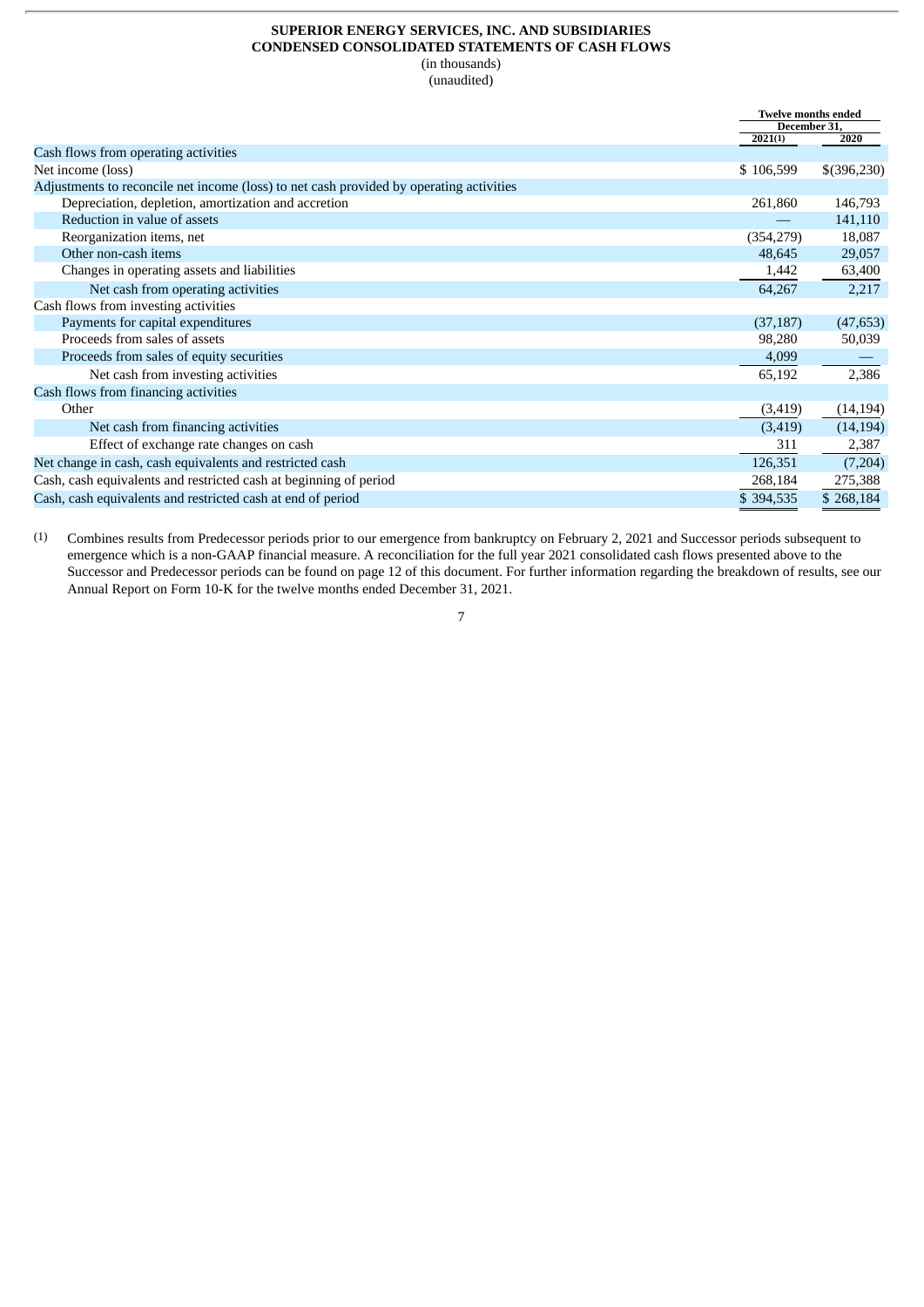# **SUPERIOR ENERGY SERVICES, INC. AND SUBSIDIARIES REVENUE BY GEOGRAPHIC REGION BY SEGMENT** (in thousands, except per share data)

(unaudited)

|                            |           | Three months ended |               |  |  |
|----------------------------|-----------|--------------------|---------------|--|--|
|                            |           | December 31,       |               |  |  |
| <b>U.S. land</b>           | 2021      | 2020               | 2021          |  |  |
| Rentals                    | \$29,907  | \$11,885           | S.<br>25,627  |  |  |
| <b>Well Services</b>       | 4,588     | 7,912              | 6,638         |  |  |
| <b>Total U.S. land</b>     | 34,495    | 19,797             | 32,265        |  |  |
| <b>U.S. offshore</b>       |           |                    |               |  |  |
| Rentals                    | 27,356    | 25,285             | 28,997        |  |  |
| <b>Well Services</b>       | 24,661    | 21,065             | 22,756        |  |  |
| <b>Total U.S. offshore</b> | 52,017    | 46,350             | 51,753        |  |  |
| <b>International</b>       |           |                    |               |  |  |
| Rentals                    | 25,530    | 21,638             | 21,593        |  |  |
| <b>Well Services</b>       | 86,394    | 57,668             | 72,972        |  |  |
| Total International        | 111,924   | 79,306             | 94,565        |  |  |
| <b>Total Revenues</b>      | \$198,436 | \$145,453          | 178,583<br>\$ |  |  |
|                            |           |                    |               |  |  |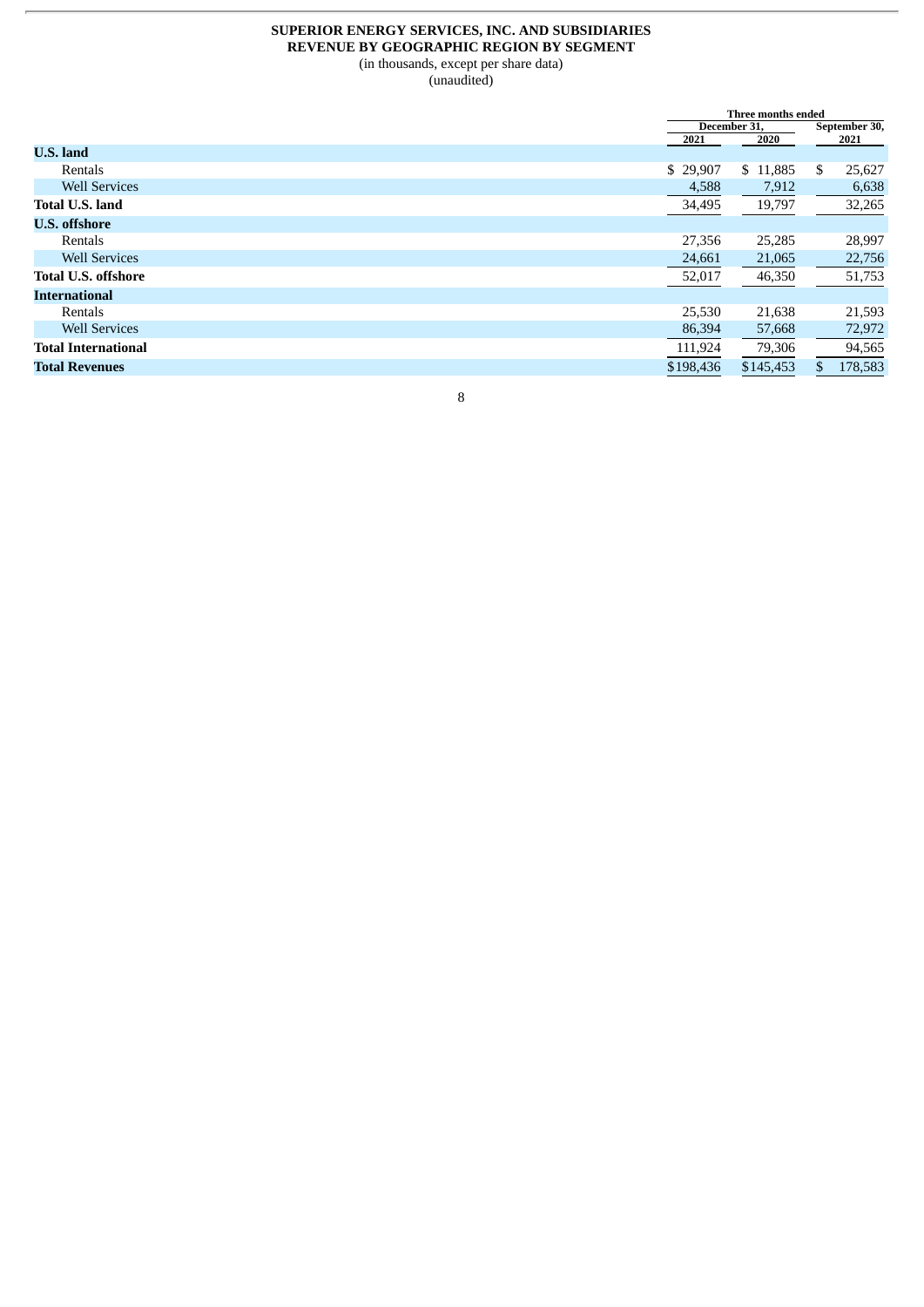## **SUPERIOR ENERGY SERVICES, INC. AND SUBSIDIARIES SEGMENT HIGHLIGHTS** (in thousands) (unaudited)

|                                      | Three months ended   |    |                       | Year ended   |                      |
|--------------------------------------|----------------------|----|-----------------------|--------------|----------------------|
|                                      | December 31,<br>2021 |    | September 30,<br>2021 |              | December 31,<br>2021 |
| <b>Revenues</b>                      |                      |    |                       |              |                      |
| Rentals                              | \$<br>82,793         | \$ | 76,217                | S.           | 287,034              |
| <b>Well Services</b>                 | 115,643              |    | 102,366               |              | 407,648              |
| Corporate and other                  |                      |    |                       |              |                      |
| <b>Total Revenues</b>                | \$ 198,436           | \$ | 178,583               |              | \$ 694,682           |
| <b>Income (Loss) from Operations</b> |                      |    |                       |              |                      |
| Rentals                              | \$<br>2,309          | \$ | (6,046)               | $\mathbb{S}$ | (13, 147)            |
| <b>Well Services</b>                 | (25,560)             |    | (18,229)              |              | (59, 913)            |
| Corporate and other                  | (18,051)             |    | (19,706)              |              | (82,075)             |
| <b>Total loss from Operations</b>    | (41,302)             | S. | (43,981)              |              | \$(155, 135)         |
| <b>Adjusted EBITDA</b>               |                      |    |                       |              |                      |
| Rentals                              | \$<br>44,179         | \$ | 35,595                | \$           | 144,775              |
| <b>Well Services</b>                 | 9,511                |    | 8,894                 |              | 32,323               |
| Corporate and other                  | (13,581)             |    | (13, 042)             |              | (50, 897)            |
| <b>Total Adjusted EBITDA</b>         | 40,109               | \$ | 31,447                | \$           | 126,201              |

We define EBITDA as income (loss) from continuing operations adjusted for the impact of depreciation, depletion, amortization and accretion, interest and income taxes. Additionally, our definition of Adjusted EBITDA adjusts for the impact of reorganization items and restructuring and other expenses, other income/expense and other adjustments.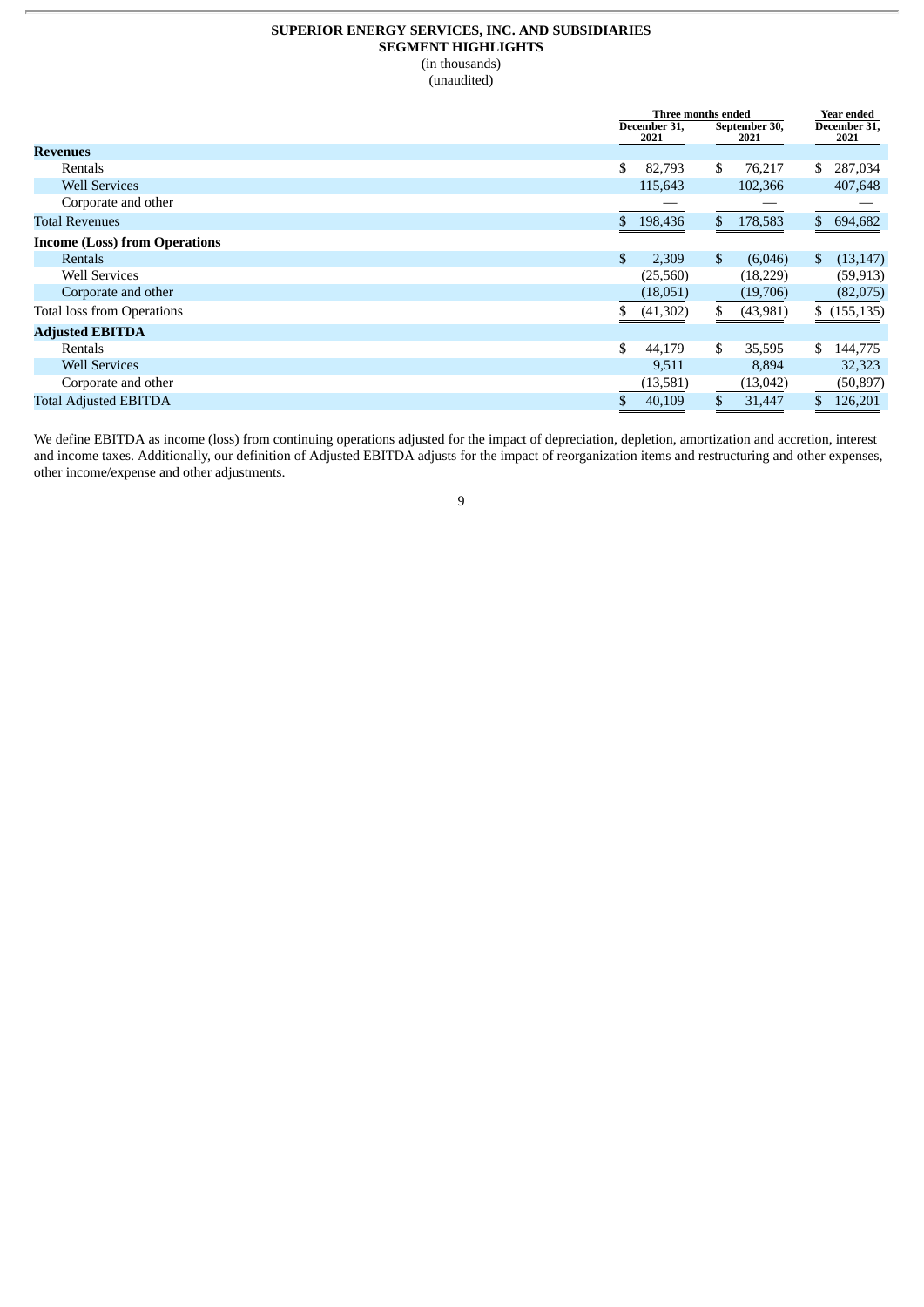#### **SUPERIOR ENERGY SERVICES, INC. AND SUBSIDIARIES RECONCILIATION OF ADJUSTED EBITDA** (in thousands)

(unaudited)

|                                                     | Three months ended   | Year ended            |                      |  |
|-----------------------------------------------------|----------------------|-----------------------|----------------------|--|
|                                                     | December 31,<br>2021 | September 30,<br>2021 | December 31,<br>2021 |  |
| Net income (loss) from continuing operations        | (23, 246)<br>\$      | (40,040)<br>\$.       | 147,020<br>S.        |  |
| Depreciation, depletion, amortization and accretion | 61,603               | 59,208                | 228,217              |  |
| Interest (income) expense, net                      | (937)                | (647)                 | (2,533)              |  |
| Income taxes                                        | (17,748)             | (9,518)               | 26,705               |  |
| Reorganization items                                |                      |                       | (335,560)            |  |
| Restructuring expenses                              | 2.419                | 4,712                 | 24,222               |  |
| Other expenses $(1)$                                | 17,714               | (1,098)               | 16,726               |  |
| Other (income) expense                              | 629                  | 6.224                 | 9,233                |  |
| Other adjustments (2)                               | (325)                | 12,606                | 12,171               |  |
| <b>Adjusted EBITDA</b>                              | 40,109               | 31,447                | 126,201              |  |

We define EBITDA as income (loss) from continuing operations adjusted for the impact of depreciation, depletion, amortization and accretion, interest and income taxes. Additionally, our definition of Adjusted EBITDA adjusts for the impact of reorganization items and restructuring and other expenses, other income/expense and other adjustments.

- (1) Other expenses for the fourth quarter comprised \$15.5 million related to our Wells Services segment, which includes approximately \$11.7 million from exit activities related to SES Energy Services India Pvt. Ltd, and \$2.2 million related to our Rentals segment. Other expenses primarily relate to charges recorded as part of our strategic disposal of low margin assets in line with our Transformation Project strategy and includes gains/losses on asset sales, as well as impairments primarily related to long-lived assets.
- (2) Other adjustments relate to costs associated with our Transformation Project which are included in cost of revenues in our condensed consolidated statements of operations. These costs primarily relate to shut down costs incurred at certain locations and include severance of personnel and the write-down of inventory.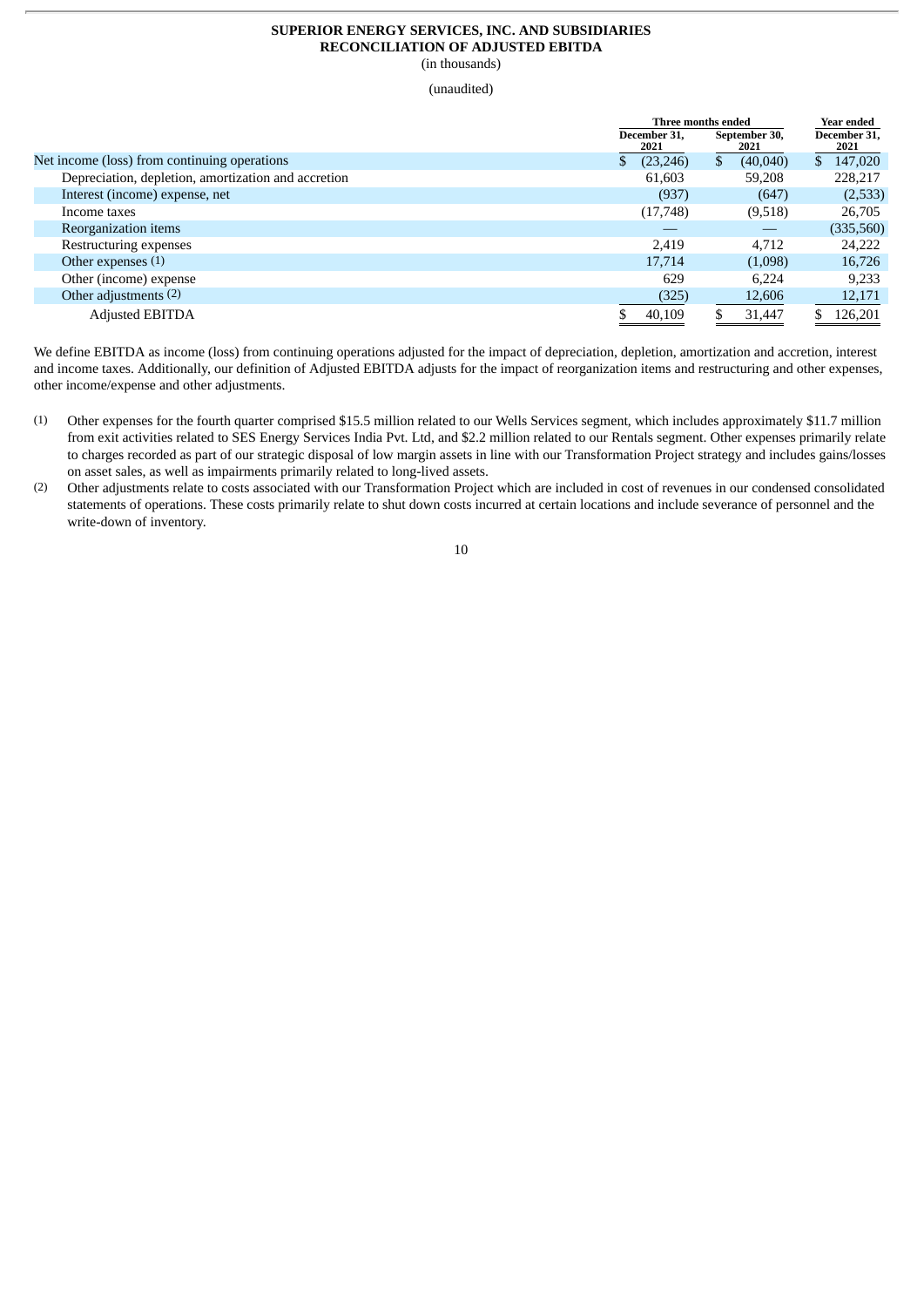#### **SUPERIOR ENERGY SERVICES, INC. AND SUBSIDIARIES RECONCILIATION OF ADJUSTED EBITDA BY SEGMENT** (in thousands)

(unaudited)

|                                                     | Three months ended December 31, 2021 |                |           |                 |                   |              |           |
|-----------------------------------------------------|--------------------------------------|----------------|-----------|-----------------|-------------------|--------------|-----------|
|                                                     | Well                                 |                | Corporate |                 |                   | Consolidated |           |
|                                                     |                                      | <b>Rentals</b> |           | <b>Services</b> | and Other         |              | Total     |
| Loss from continuing operations                     |                                      | 2,309          |           | \$(25.560)      | \$(18,051)        |              | (41, 302) |
| Depreciation, depletion, amortization and accretion |                                      | 40.469         |           | 19.083          | 2,051             |              | 61,603    |
| Restructuring expenses                              |                                      |                |           |                 | 2,419             |              | 2,419     |
| Other expenses and adjustments $(1)(2)$             |                                      | 1,401          |           | 15.988          | $\hspace{0.05cm}$ |              | 17,389    |
| <b>Adjusted EBITDA</b>                              |                                      | \$44,179       |           | 9,511           | \$(13,581)        |              | 40.109    |

|                                                     | Three months ended September 30, 2021 |                         |                        |                       |  |
|-----------------------------------------------------|---------------------------------------|-------------------------|------------------------|-----------------------|--|
|                                                     | Rentals                               | Well<br><b>Services</b> | Corporate<br>and Other | Consolidated<br>Total |  |
| Loss from continuing operations                     | \$ (6,046)                            | \$(18,229)              | \$(19,706)             | (43,981)              |  |
| Depreciation, depletion, amortization and accretion | 41.641                                | 15.615                  | 1,952                  | 59,208                |  |
| Restructuring expenses                              |                                       |                         | 4.712                  | 4.712                 |  |
| Other expenses and adjustments (2)                  |                                       | 11.508                  |                        | 11,508                |  |
| <b>Adjusted EBITDA</b>                              | \$ 35,595                             | 8,894                   | \$(13,042)             | 31,447                |  |

|                                                     | Year ended December 31, 2021 |                         |                                 |                       |
|-----------------------------------------------------|------------------------------|-------------------------|---------------------------------|-----------------------|
|                                                     | <b>Rentals</b>               | Well<br><b>Services</b> | Corporate<br>and Other          | Consolidated<br>Total |
| Loss from continuing operations                     | \$(13, 147)                  | $$$ (59,913)            | \$(82,075)                      | \$(155, 135)          |
| Depreciation, depletion, amortization and accretion | 156.521                      | 64.740                  | 6,956                           | 228,217               |
| Restructuring expenses                              |                              |                         | 24,222                          | 24,222                |
| Other expenses and adjustments $(1)(2)$             | 1,401                        | 27.496                  | $\hspace{0.1mm}-\hspace{0.1mm}$ | 28,897                |
| <b>Adjusted EBITDA</b>                              | \$144,775                    | \$ 32,323               | \$(50.897)                      | 126.201               |

We define EBITDA as income (loss) from continuing operations adjusted for the impact of depreciation, depletion, amortization and accretion, interest and income taxes. Additionally, our definition of Adjusted EBITDA adjusts for the impact of reorganization items and restructuring and other expenses, other income/expense and other adjustments.

- (1) Other expenses for the fourth quarter comprised \$15.5 million related to our Wells Services segment, which includes approximately \$11.7 million from exit activities related to SES Energy Services India Pvt. Ltd, and \$2.2 million related to our Rentals segment. Other expenses primarily relate to charges recorded as part of our strategic disposal of low margin assets in line with our Transformation Project strategy and includes gains/losses on asset sales, as well as impairments primarily related to long-lived assets.
- (2) Other adjustments relate to costs associated with our Transformation Project which are included in cost of revenues in our condensed consolidated statements of operations. These costs primarily relate to shut down costs incurred at certain locations and include severance of personnel and the write-down of inventory.